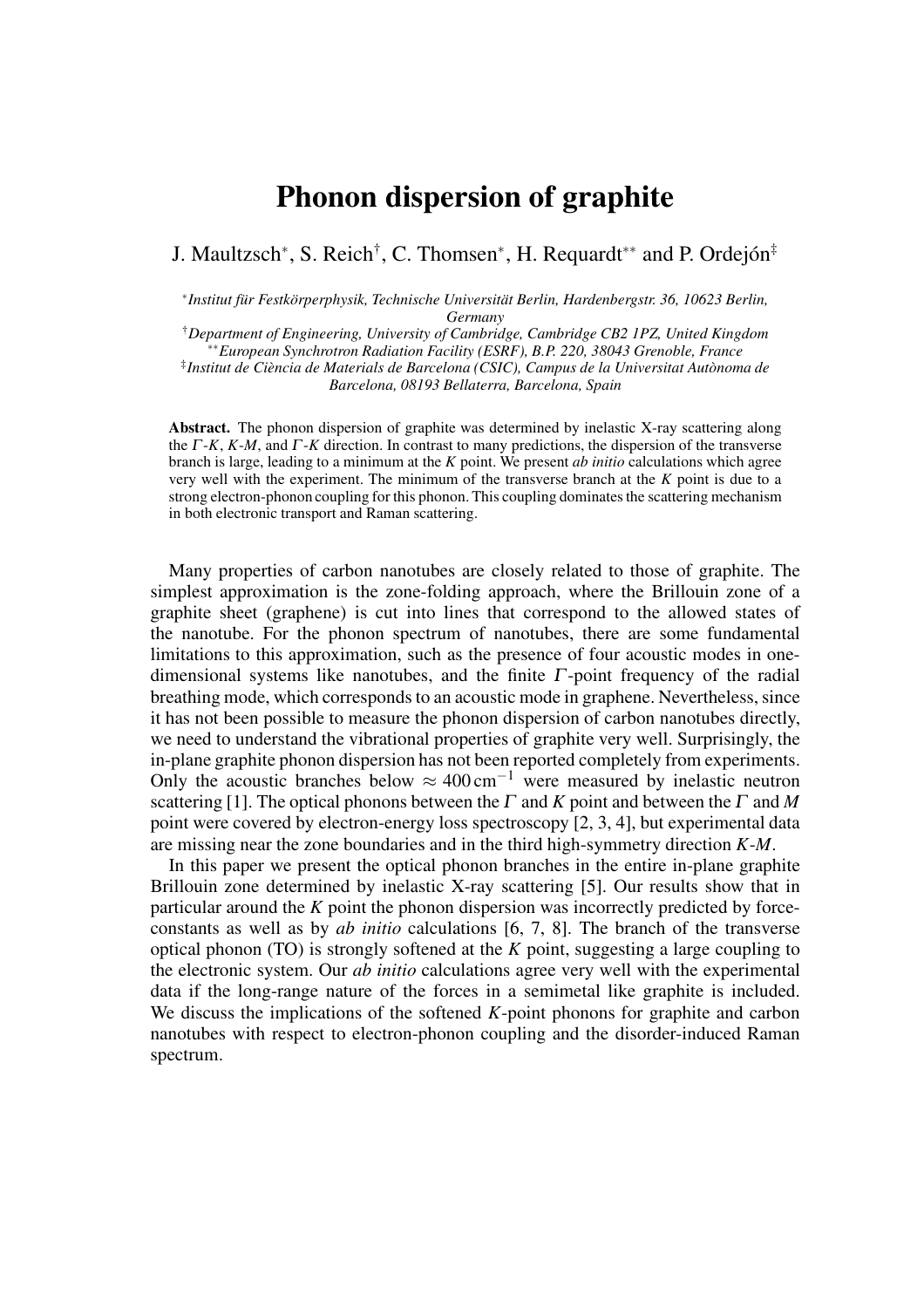

FIGURE 1. Phonon dispersion of graphite from inelastic X-ray scattering along the in-plane highsymmetry directions (full circles). The dashed line is a cubic-spline interpolation to the TO-derived branch. The open circles show an *ab initio* calculation for graphene, downscaled by 1%.

Inelastic X-ray measurements were performed at beamline ID28 at the European Synchrotron Radiation Facility. We used an incident beam of 17794 eV focused to a spot size of  $30 \times 60 \mu m^2$ . The energy resolution was 3.1 meV. The sample was a naturally grown graphite flake consisting of microcrystals with  $\approx 100 \times 200 \,\mu\text{m}^2$  size.

In Fig. 1 the experimentally obtained phonon dispersion is shown along the <sup>Γ</sup>-*M*, <sup>Γ</sup>-*K* and *K*-*M* directions (full circles). The bands are labeled by their symmetry and by their displacements at the  $\Gamma$  point, LO (longitudinal optical), LA (longitudinal acoustic), and TO. We will use these labels for the entire branches, although the phonons are strictly transverse or longitudinal only at the  $\Gamma$  point and along  $\Gamma$ -*M*. The measured frequencies close to the  $\Gamma$  point agree with the  $\Gamma$ -point frequency known from Raman scattering. In the longitudinal optical branch, an overbending of  $\approx 30 \text{ cm}^{-1}$  is clearly seen. The TO and LO bands cross between the  $\Gamma$  and  $M$  point and between the  $\Gamma$  and *K* point. The greatest difference of the experimental data to many of the theoretical predictions is the shape of the TO branch near the *K* point. It has a minimum at the *K* point, invalidating force-constants calculations that predicted a local maximum [6], and its frequency is much closer to the LO/LA frequency than predicted from previous *ab initio* calculations [7, 8].

The open circles in Fig. 1 are an *ab initio* calculation within density-functional theory in the generalized gradient approximation, using the SIESTA package [9, 10]. The phonon dispersion is calculated in a supercell approach. Therefore in a semimetal with long-ranged forces, the calculated phonon frequencies are correct only at wave vectors commensurate with the chosen supercell. The agreement of our calculations with the experiment in Fig. 1 is very good; the softening at the *K* point is still a little underestimated for the TO branch. To obtain the good agreement, it was necessary to explicitly include the *K* point by taking an appropriate supercell (consisting of multiples of three of the unit cell). This indicates a strong electron-phonon coupling of the TO-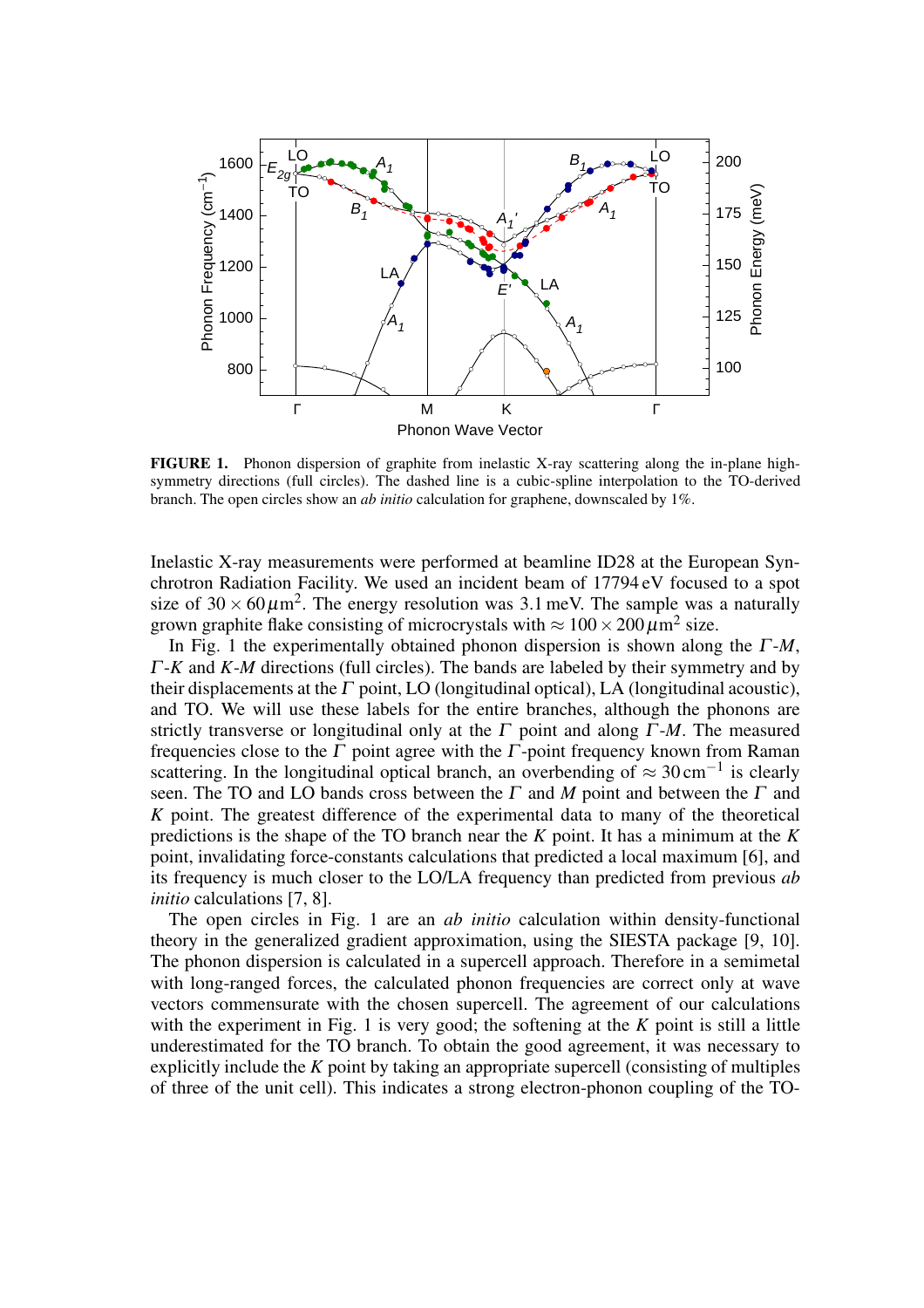

**FIGURE 2.** Schematic view of the linear electronic bands in an armchair tube. They cross at  $k_F =$  $2/3\pi/a$  (*a* is the lattice constant of graphite), which corresponds to the graphite *K* point. A fully symmetric phonon with  $q \approx 2k_F \equiv k_F$  can scatter the electrons near the Fermi level.

derived *K*-point phonon (*A* ′  $\frac{1}{1}$  symmetry) with the electronic system, which is missed in calculations that do not include the *K* point. We calculated the electronic density of states in equilibrium and for atomic coordinates that were displaced according to the *A* ′ 1 phonon at the *K* point. In the case of the displaced atoms, a gap opens at the Fermi level, supporting the large electron-phonon coupling.

The *K* point in graphite and the *K*-point derived states in carbon nanotubes are special points in the Brillouin zone. At the *K* point, the conduction and valence bands cross at the Fermi level in a graphite sheet. A wave vector *q* connecting two equivalent *K* points is a reciprocal lattice vector, *i.e.*,  $q = 0$ ; a vector connecting two non-equivalent *K* points is a *K*-point vector itself  $(q = K)$ . Thus to couple electrons near the Fermi level, a *B*<sub>1</sub>-symmetry phonon with  $q \approx 0$  or a fully symmetric one with  $q \approx K$  is required. The latter is given by the TO-derived mode (*A* ′  $\binom{1}{1}$  at the *K* point. An analogous scattering process takes place in metallic carbon nanotubes. In Fig. 2 we show backscattering of electrons by this phonon in electronic transport. Transport measurements in carbon nanotubes indicate that indeed scattering by the phonons corresponding to the *K*-point TO in graphite dominates the backscattering mechanism [11, 12]. In these experiments, the current saturates after the electrons have gained an energy of about 160 meV, which is close to the energy of the TO phonon at the *K* point.

Similarly to the backscattering shown in Fig. 2, the excited electrons are scattered in the double-resonant Raman process that gives rise to the *D* mode in both graphite and carbon nanotubes [13, 14, 15]. Again, the *D* mode is constituted by the fully symmetric TO-phonons from near the *K* point [16]. We confirm this explicitly by calculating the *D* mode of graphite in the linear approximation [17], using the experimental phonon dispersion. In Fig. 3 we show the *D*-mode frequency as a function of excitation energy from a calculation with the TO branch (solid lines) and with the LO branch (dashed lines). It is clearly seen that the results of the TO branch agree very well with the experimental data (solid circles), whereas the LO-based calculations do not reproduce the experiments.

Finally, we want to illustrate what we expect for carbon nanotubes. In Fig. 4 we show the phonon dispersion of the  $m = 0$  and  $m = n$  bands in armchair and zig-zag tubes, obtained from the experimental data in Fig. 1 by zone folding. As mentioned above, zone folding contains systematic errors for the phonon dispersion; for example, the nanotube  $\Gamma$ -point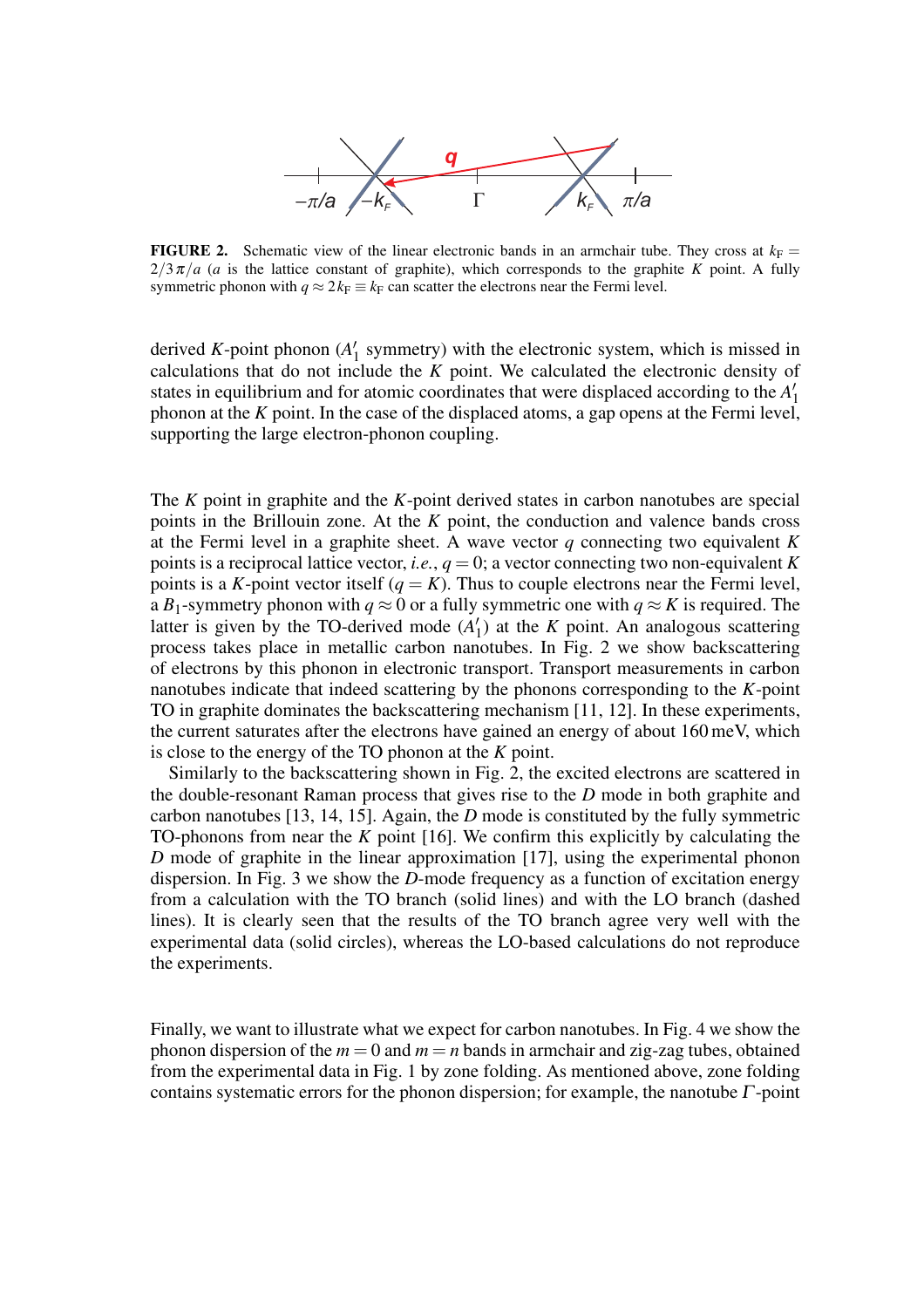

FIGURE 3. *D*-mode frequency in graphite as a function of laser energy calculated within the doubleresonance model in the linear approximation. The triangles/solid lines (squares/dashed lines) were calculated using the TO (LO)-derived phonon branch. The calculation from the TO-derived branch matches the experimental values (full circles) very well. Experimental values are taken from Refs. [18, 19, 20].



FIGURE 4. Zone-folding of the graphite dispersion; the symbols are the same as in Fig. 1. The folded branches of graphite form the *m* = 0 and *m* = *n* branches in zig-zag tubes (<sup>Γ</sup> -*M*) and in armchair tubes (<sup>Γ</sup> -*K*-*M* direction).

modes should be split, and the  $m = 0$  and  $m = n$  bands should depend on the diameter. Nevertheless, we see that the graphite *K* point is transformed into the Fermi wave vector in metallic carbon nanotubes. As shown in Fig. 2, electrons at  $k_F$  and at  $-k_F$  are coupled by phonons with  $q = k_F$ . Therefore, we predict a similar softening of the fully symmetric phonon band at  $k_F$  in carbon nanotubes as we observed in graphite.

In summary, we determined the phonon dispersion of graphite by inelastic X-ray scattering. The experimental results invalidate some of the existing theories, in particular,